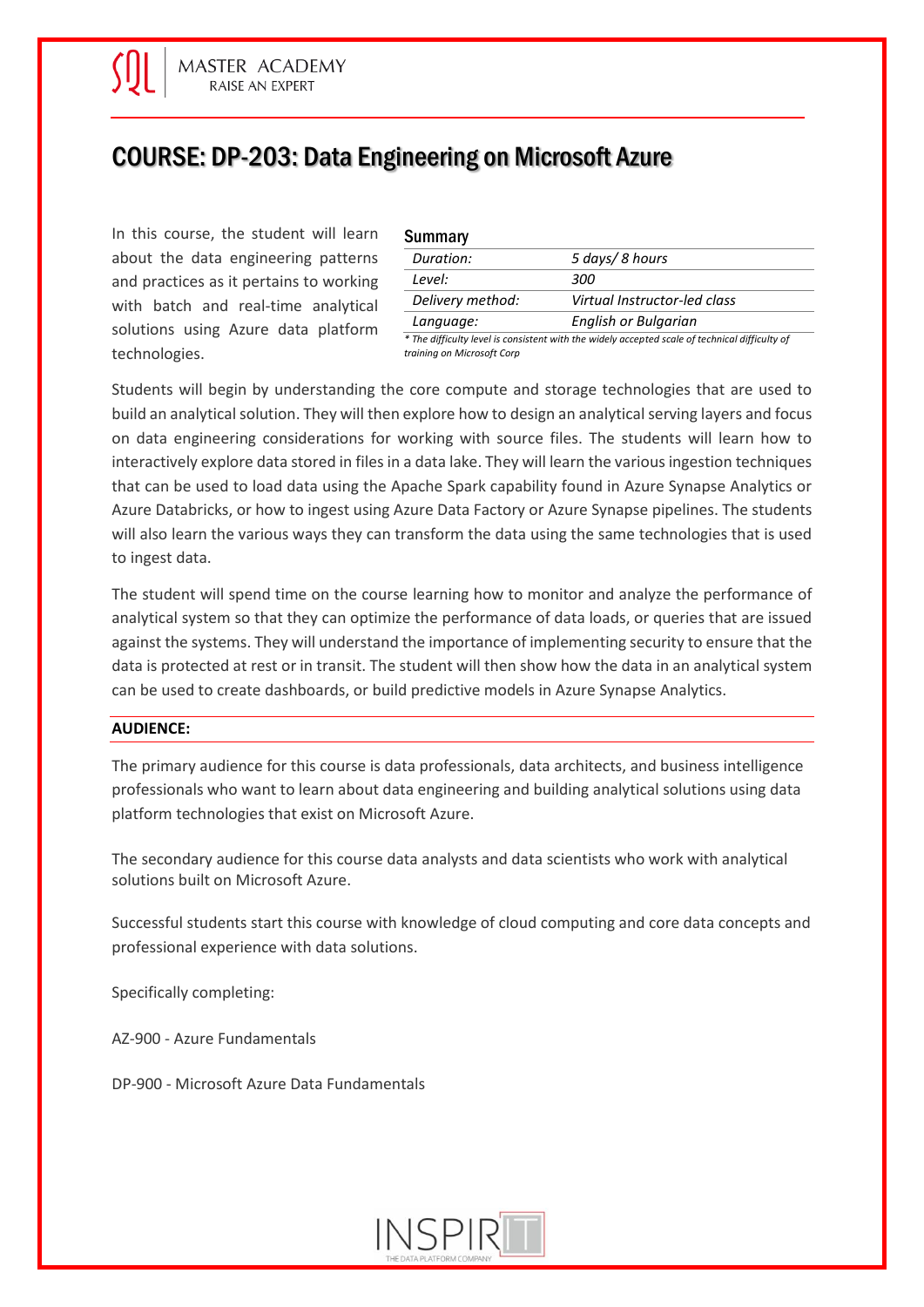## **AFTER THE TRAINING ATTENDEES WILL BE ABLE TO:**

- Explore compute and storage options for data engineering workloads in Azure
- Design and Implement the serving layer
- Understand data engineering considerations
- Run interactive queries using serverless SQL pools
- Explore, transform, and load data into the Data Warehouse using Apache Spark
- Perform data Exploration and Transformation in Azure Databricks
- Ingest and load Data into the Data Warehouse
- Transform Data with Azure Data Factory or Azure Synapse Pipelines
- Integrate Data from Notebooks with Azure Data Factory or Azure Synapse Pipelines
- Optimize Query Performance with Dedicated SQL Pools in Azure Synapse
- Analyze and Optimize Data Warehouse Storage
- Support Hybrid Transactional Analytical Processing (HTAP) with Azure Synapse Link
- Perform end-to-end security with Azure Synapse Analytics
- Perform real-time Stream Processing with Stream Analytics
- Create a Stream Processing Solution with Event Hubs and Azure Databricks
- Build reports using Power BI integration with Azure Synpase Analytics
- Perform Integrated Machine Learning Processes in Azure Synapse Analytics

#### **TOPICS:**

# **Module 1: Explore compute and storage options for data engineering workloads**

This module provides an overview of the Azure compute and storage technology options that are available to data engineers building analytical workloads. This module teaches ways to structure the data lake, and to optimize the files for exploration, streaming, and batch workloads. The student will learn how to organize the data lake into levels of data refinement as they transform files through batch and stream processing. Then they will learn how to create indexes on their datasets, such as CSV, JSON, and Parquet files, and use them for potential query and workload acceleration.

# **Module 2: Design and implement the serving layer**

This module teaches how to design and implement data stores in a modern data warehouse to optimize analytical workloads. The student will learn how to design a multidimensional schema to store fact and dimension data. Then the student will learn how to populate slowly changing dimensions through incremental data loading from Azure Data Factory.

# **Module 3: Data engineering considerations for source files**

This module explores data engineering considerations that are common when loading data into a modern data warehouse analytical from files stored in an Azure Data Lake, and understanding the security consideration associated with storing files stored in the data lake.

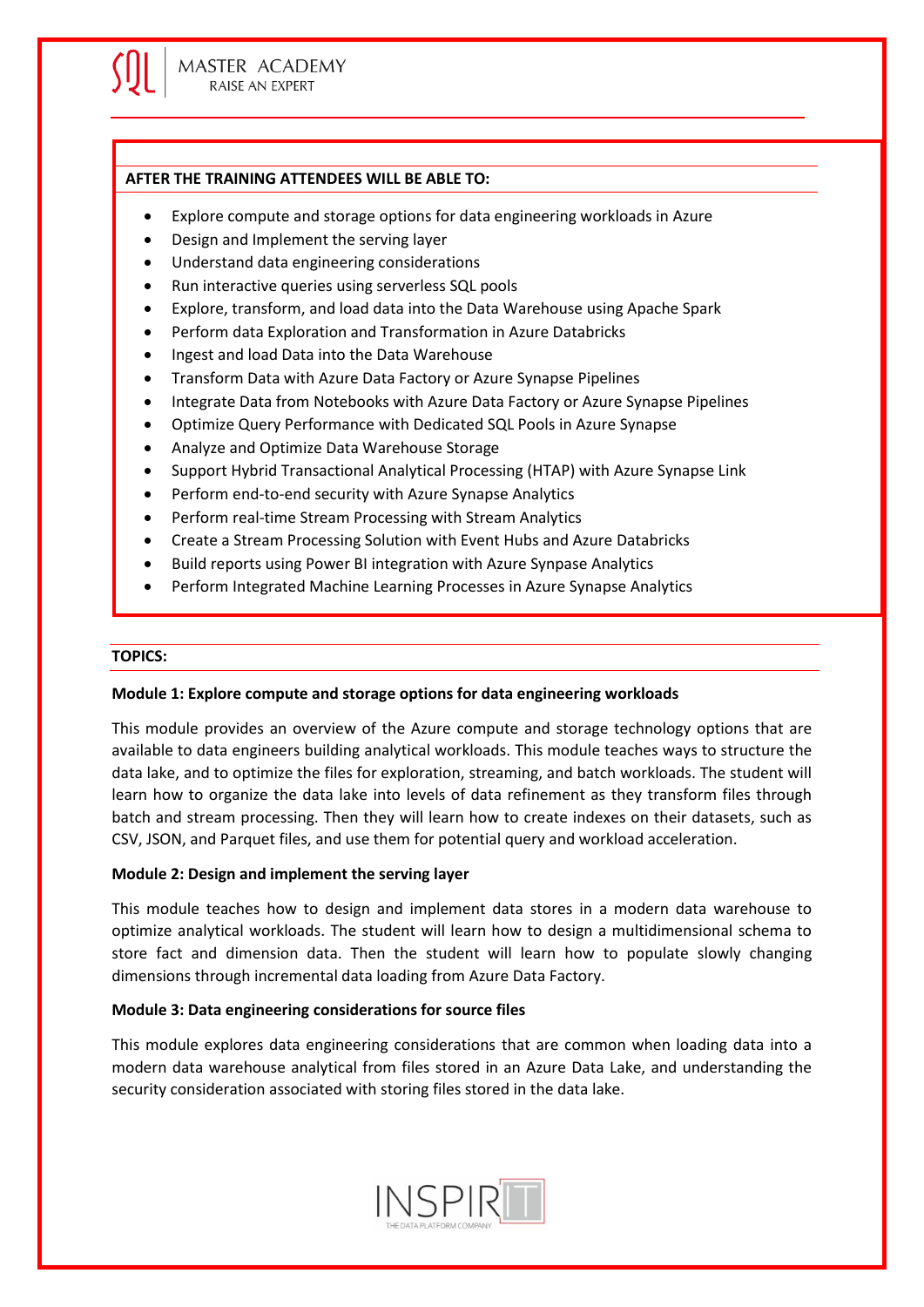## **Module 4: Run interactive queries using Azure Synapse Analytics serverless SQL pools**

In this module, students will learn how to work with files stored in the data lake and external file sources, through T-SQL statements executed by a serverless SQL pool in Azure Synapse Analytics. Students will query Parquet files stored in a data lake, as well as CSV files stored in an external data store. Next, they will create Azure Active Directory security groups and enforce access to files in the data lake through Role-Based Access Control (RBAC) and Access Control Lists (ACLs).

# **Module 5: Explore, transform, and load data into the Data Warehouse using Apache Spark**

This module teaches how to explore data stored in a data lake, transform the data, and load data into a relational data store. The student will explore Parquet and JSON files and use techniques to query and transform JSON files with hierarchical structures. Then the student will use Apache Spark to load data into the data warehouse and join Parquet data in the data lake with data in the dedicated SQL pool.

## **Module 6: Data exploration and transformation in Azure Databricks**

This module teaches how to use various Apache Spark DataFrame methods to explore and transform data in Azure Databricks. The student will learn how to perform standard DataFrame methods to explore and transform data. They will also learn how to perform more advanced tasks, such as removing duplicate data, manipulate date/time values, rename columns, and aggregate data.

## **Module 7: Ingest and load data into the data warehouse**

This module teaches students how to ingest data into the data warehouse through T-SQL scripts and Synapse Analytics integration pipelines. The student will learn how to load data into Synapse dedicated SQL pools with PolyBase and COPY using T-SQL. The student will also learn how to use workload management along with a Copy activity in a Azure Synapse pipeline for petabyte-scale data ingestion.

# **Module 8: Transform data with Azure Data Factory or Azure Synapse Pipelines**

This module teaches students how to build data integration pipelines to ingest from multiple data sources, transform data using mapping data flowss, and perform data movement into one or more data sinks.

#### **Module 9: Orchestrate data movement and transformation in Azure Synapse Pipelines**

In this module, you will learn how to create linked services, and orchestrate data movement and transformation using notebooks in Azure Synapse Pipelines.

#### **Module 10: Optimize query performance with dedicated SQL pools in Azure Synapse**

In this module, students will learn strategies to optimize data storage and processing when using dedicated SQL pools in Azure Synapse Analytics. The student will know how to use developer features, such as windowing and HyperLogLog functions, use data loading best practices, and optimize and improve query performance.

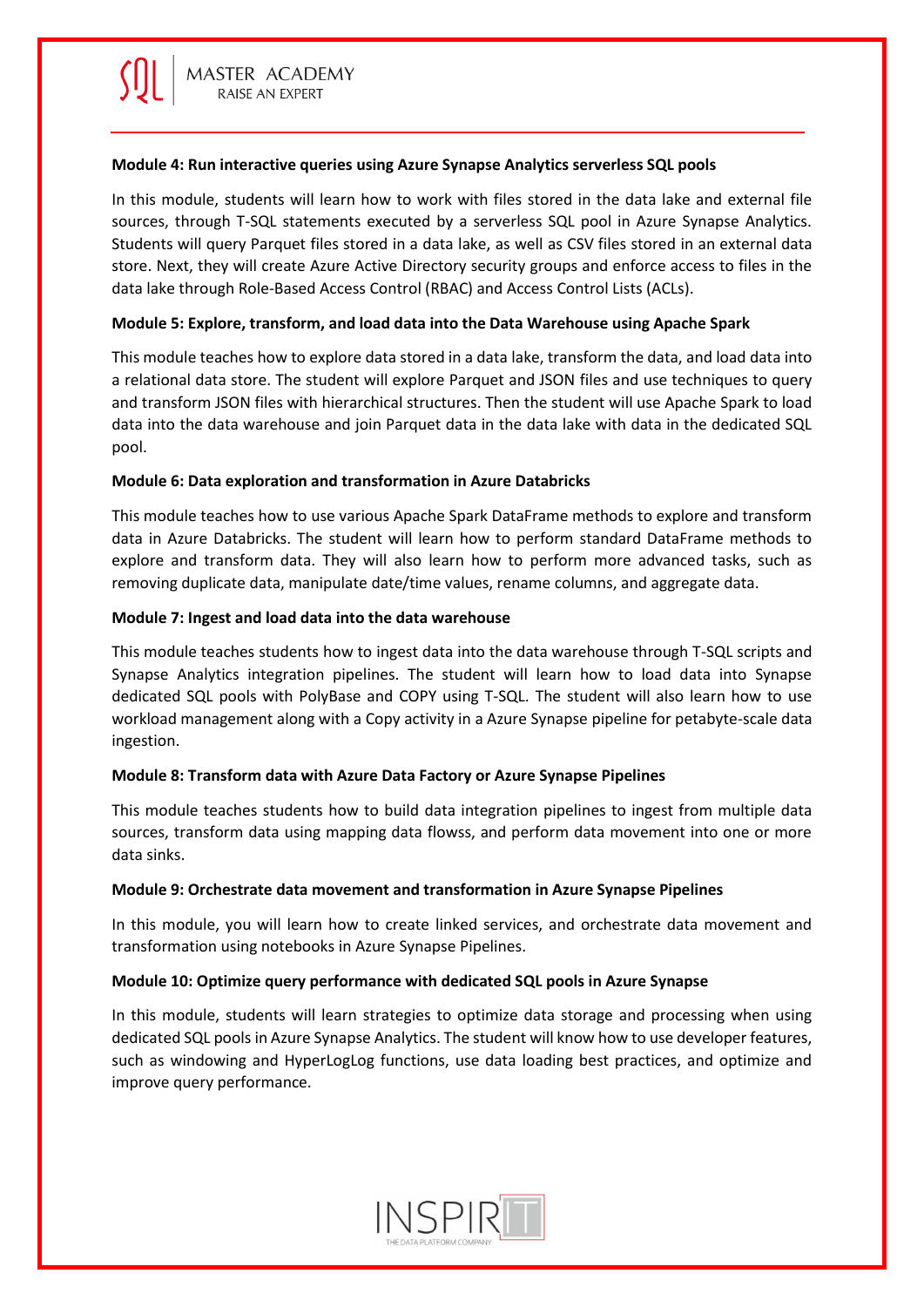# **Module 11: Analyze and Optimize Data Warehouse Storage**

In this module, students will learn how to analyze then optimize the data storage of the Azure Synapse dedicated SQL pools. The student will know techniques to understand table space usage and column store storage details. Next the student will know how to compare storage requirements between identical tables that use different data types. Finally, the student will observe the impact materialized views have when executed in place of complex queries and learn how to avoid extensive logging by optimizing delete operations.

# **Module 12: Support Hybrid Transactional Analytical Processing (HTAP) with Azure Synapse Link**

In this module, students will learn how Azure Synapse Link enables seamless connectivity of an Azure Cosmos DB account to a Synapse workspace. The student will understand how to enable and configure Synapse link, then how to query the Azure Cosmos DB analytical store using Apache Spark and SQL serverless.

# **Module 13: End-to-end security with Azure Synapse Analytics**

In this module, students will learn how to secure a Synapse Analytics workspace and its supporting infrastructure. The student will observe the SQL Active Directory Admin, manage IP firewall rules, manage secrets with Azure Key Vault and access those secrets through a Key Vault linked service and pipeline activities. The student will understand how to implement column-level security, row-level security, and dynamic data masking when using dedicated SQL pools.

# **Module 14: Real-time Stream Processing with Stream Analytics**

In this module, students will learn how to process streaming data with Azure Stream Analytics. The student will ingest vehicle telemetry data into Event Hubs, then process that data in real time, using various windowing functions in Azure Stream Analytics. They will output the data to Azure Synapse Analytics. Finally, the student will learn how to scale the Stream Analytics job to increase throughput.

# **Module 15: Create a Stream Processing Solution with Event Hubs and Azure Databricks**

In this module, students will learn how to ingest and process streaming data at scale with Event Hubs and Spark Structured Streaming in Azure Databricks. The student will learn the key features and uses of Structured Streaming. The student will implement sliding windows to aggregate over chunks of data and apply watermarking to remove stale data. Finally, the student will connect to Event Hubs to read and write streams.

# **Module 16: Build reports using Power BI integration with Azure Synpase Analytics**

In this module, the student will learn how to integrate Power BI with their Synapse workspace to build reports in Power BI. The student will create a new data source and Power BI report in Synapse Studio. Then the student will learn how to improve query performance with materialized views and result-set caching. Finally, the student will explore the data lake with serverless SQL pools and create visualizations against that data in Power BI.